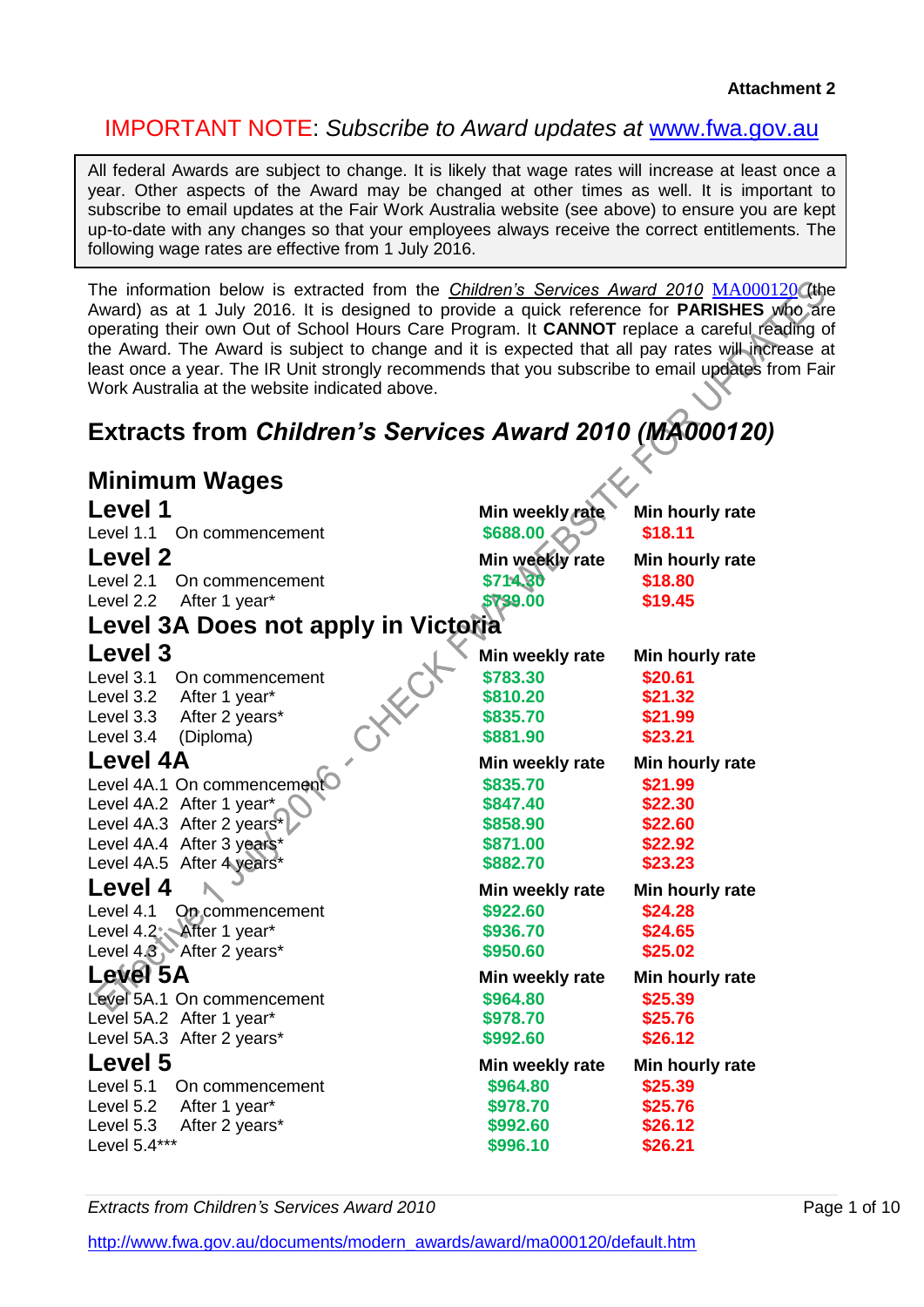| Level 6A<br>Level 6A.1 On commencement<br>Level 6A.2 After 1 year*<br>Level 6A.3 After 2 years*<br><b>Level 6-Director</b><br>Level 6.1<br>On commencement<br>Level 6.2<br>After 1 year*<br>After 2 years*<br>Level 6.3<br>Level 6.4<br>On commencement<br>Level 6.5<br>After 1 year*<br>Level 6.6<br>After 2 years*<br>Level 6.7<br>On commencement<br>Level 6.8<br>After 1 year *<br>Level 6.9<br>After 2 years*<br>*Reference to a year or years of service is to service in the industry | Min weekly rate<br>\$1,112.50<br>\$1,126.30<br>\$1,140.20<br>Min weekly rate<br>\$1,112.50<br>\$1,126.30<br>\$1,140.20<br>\$1,182.80<br>\$1,193.50<br>\$1,207.90 | Min hourly rate<br>\$29.28<br>\$29.64<br>\$30.01<br>Min hourly rate<br>\$29.28<br>\$29.64<br>AXES<br>\$30.01<br>\$31.13<br>\$31.41<br>\$31.79 |
|----------------------------------------------------------------------------------------------------------------------------------------------------------------------------------------------------------------------------------------------------------------------------------------------------------------------------------------------------------------------------------------------------------------------------------------------------------------------------------------------|------------------------------------------------------------------------------------------------------------------------------------------------------------------|-----------------------------------------------------------------------------------------------------------------------------------------------|
| V2010-OKKCOKEWAY<br>Experimental sunt                                                                                                                                                                                                                                                                                                                                                                                                                                                        |                                                                                                                                                                  |                                                                                                                                               |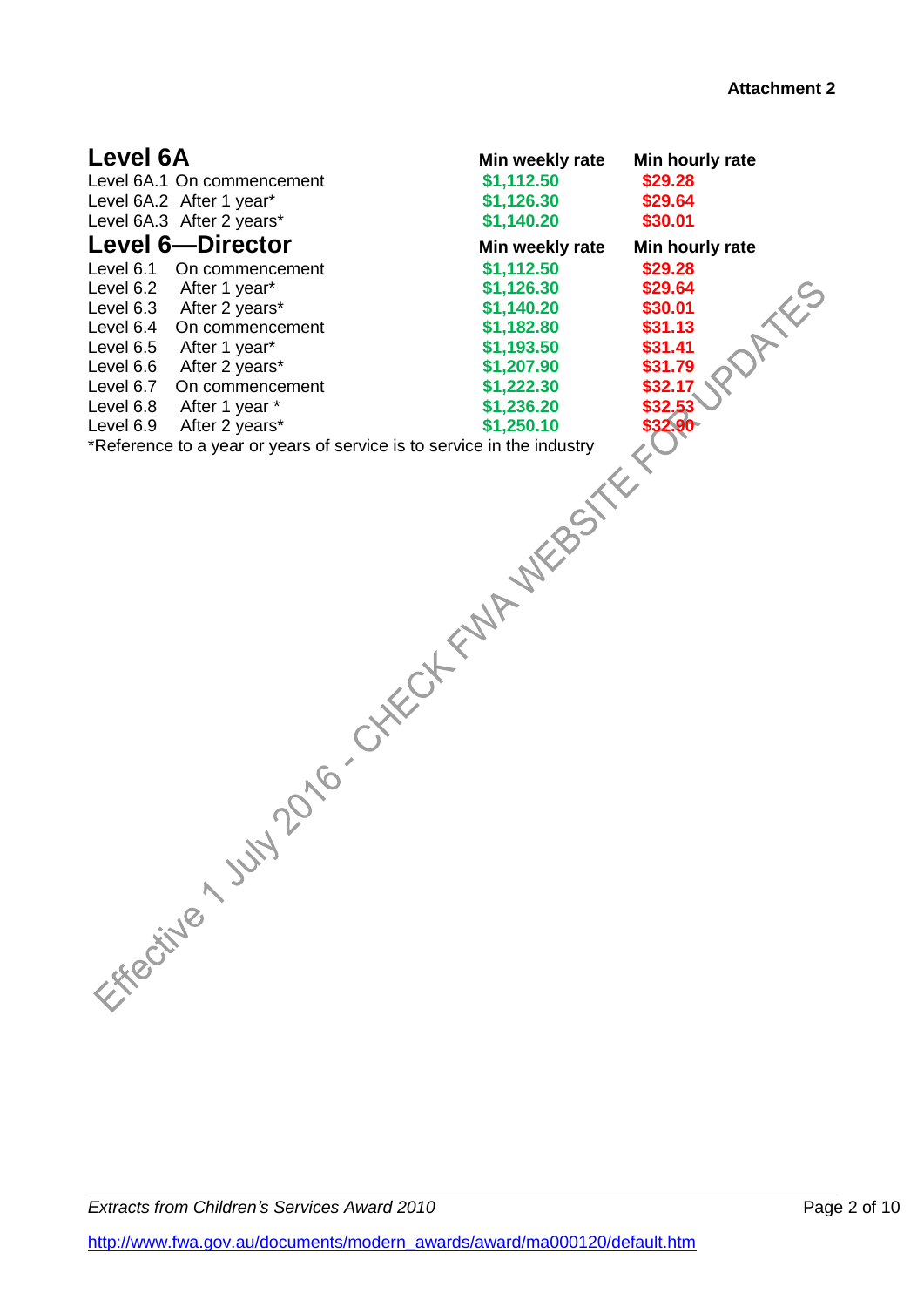# **Children's Services Employees' Classifications**

Level 1.1 On commencement **\$688.00 \$18.11**

**Level 1 Min weekly rate Min hourly rate**

This is an employee who has no formal qualifications but is able to perform work within the scope of this level. The employee will work under direct supervision in a team environment and will receive guidance and direction at all times. The employee will receive structured and regular onthe-job training to perform the duties expected at this level. Normally an employee at this level will not be left alone with a group of children.

### **Indicative duties**

- Learning and implementing the policies, procedures and routines of the service.
- Learning how to establish relationships and interact with children.
- Learning the basic skills required to work in this environment with children.
- Giving each child individual attention and comfort as required.
- Basic duties including food preparation, cleaning and gardening.

### **Progression**

A Level 1 employee will progress to the next level after a period of one year or earlier if the employer considers the employee capable of performing the work at the next level or if the employee actually performs work at the next level.

# **Level 2 Min weekly rate Min hourly rate**

| Level 2 |                           | Min weekly rate | Min hourly rate |
|---------|---------------------------|-----------------|-----------------|
|         | Level 2.1 On commencement | \$714.30        | \$18.80         |
|         | Level 2.2 After 1 year*   | \$739.00        | \$19.45         |

\*Reference to a year or years of service is to service in the industry

This is an employee who has completed 12 months in Level 1, or a relevant AQF Certificate II, or in the opinion of the employer has sufficient knowledge and experience to perform the work within the scope of this level. An employee at this level has limited knowledge and experience in children's services and is expected to take limited responsibility for their own work.

### **Indicative duties**

- Assist in the implementation of the children's program under supervision.
- Assist in the implementation of daily care routines.
- Develop awareness of and assist in maintenance of the health and safety of the children in care.
- Give each child individual attention and comfort as required.
- Understand and work according to the centre or service's policies and procedures.
- Demonstrate knowledge of hygienic handling of food and equipment.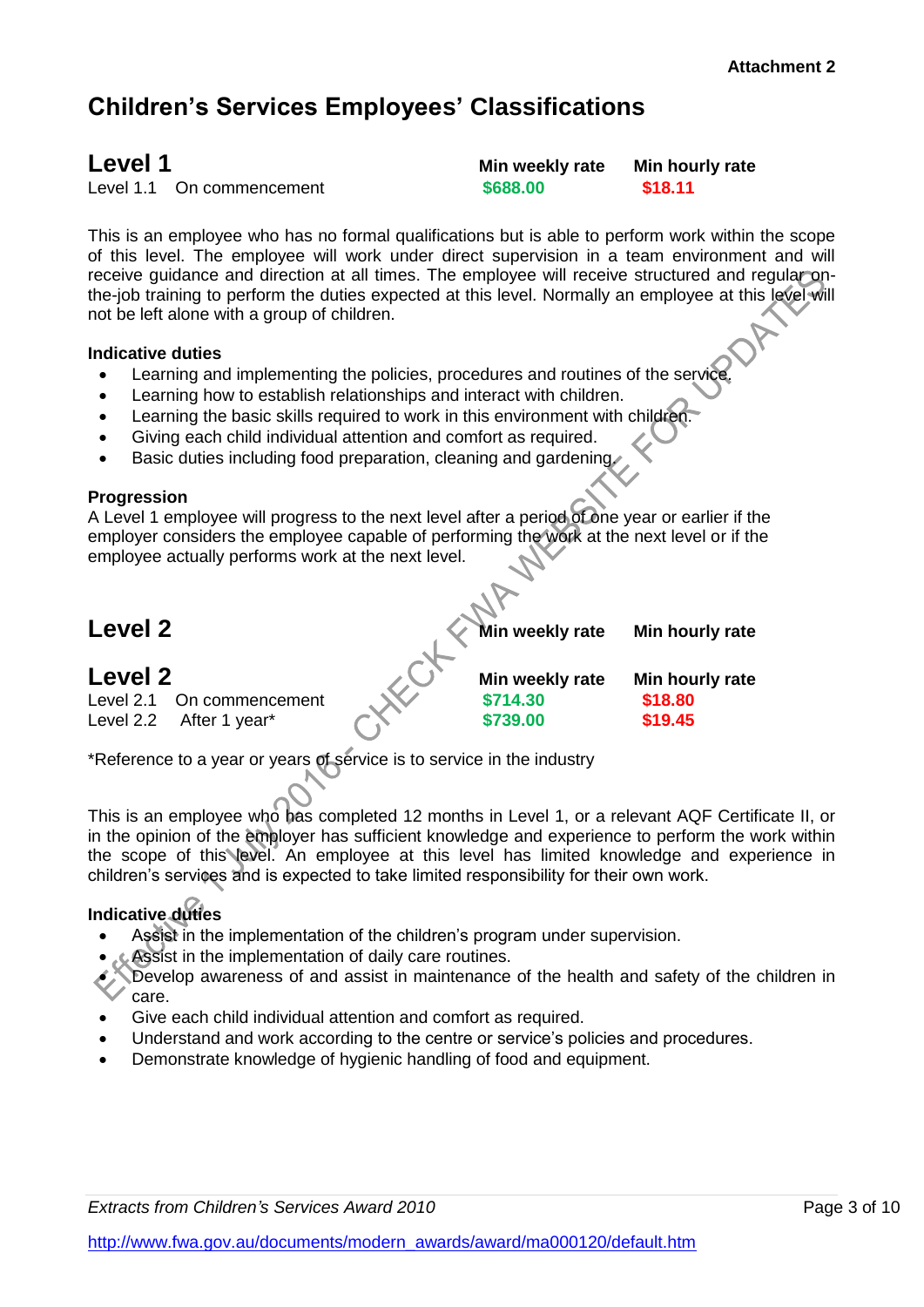# **Level 3A Does not apply in Victoria**

| Level 3 |                           | Min weekly rate | Min hourly rate |
|---------|---------------------------|-----------------|-----------------|
|         | Level 3.1 On commencement | \$783.30        | \$20.61         |
|         | Level 3.2 After 1 year*   | \$810.20        | \$21.32         |
|         | Level 3.3 After 2 years*  | \$835.70        | \$21.99         |
|         | Level 3.4 (Diploma)       | \$881.90        | \$23.21         |

\*Reference to a year or years of service is to service in the industry

This is an employee who has completed AQF Certificate III in Children's Services or an equivalent qualification or, alternatively, this employee will possess, in the opinion of the employer, sufficient knowledge or experience to perform the duties at this level. An employee appointed at this level will also undertake the same duties and perform the same tasks as a CSE Level 2.

### **Indicative duties**

- Assist in the preparation, implementation and evaluation of developmentally appropriate programs for individual children or groups.
- Record observations of individual children or groups for program planning purposes for qualified staff.
- Under direction, work with individual children with particular needs.
- Assist in the direction of untrained staff.
- Undertake and implement the requirements of quality assurance.
- Work in accordance with food safety regulations.

#### **Progression**

Subject to this award, an employee at this level is entitled to progression to Level 3.3. An employee at this level who has completed an AQF Diploma in Children's Services or equivalent, and who demonstrates the application of skills and knowledge acquired beyond the competencies required for AQF Certificate III in the ongoing performance of their work, must be paid no less than the rate

prescribed for Level 3.4.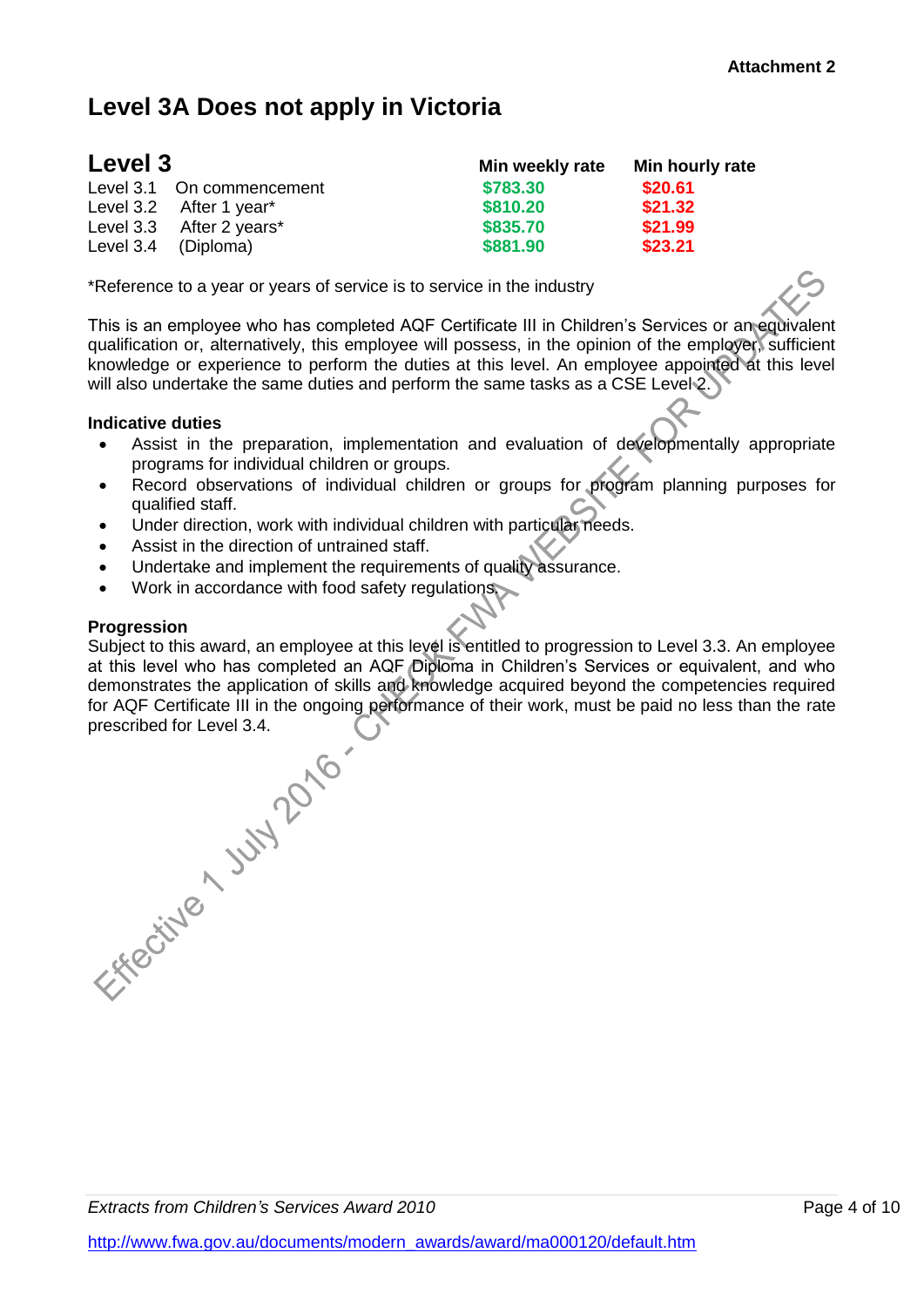| Level 4A                   | Min weekly rate | Min hourly rate |
|----------------------------|-----------------|-----------------|
| Level 4A.1 On commencement | \$835.70        | \$21.99         |
| Level 4A.2 After 1 year*   | \$847.40        | \$22.30         |
| Level 4A.3 After 2 years*  | \$858.90        | \$22.60         |
| Level 4A.4 After 3 years*  | \$871.00        | \$22.92         |
| Level 4A.5 After 4 years*  | \$882.70        | \$23.23         |

\*Reference to a year or years of service is to service in the industry *This is an employee who has not obtained the qualifications required for a Level 4 employee who performs the same duties as a Level 4 employee.*

### **Level 4 Min weekly rate Min hourly rate**

Level 4.1 On commencement **\$922.60 \$24.28** Level 4.2 After 1 year<sup>\*</sup> **8936.70** Level 4.3 After 2 years\* **\$950.60 \$25.02**

\*Reference to a year or years of service is to service in the industry

This is an employee who has completed a Diploma in Children's Services or equivalent (e.g. Certificate IV in Out of School Hours Care) as recognised by licensing authorities and is appointed as the person in charge of a group of children in the age range from birth to 12 years or an employee who is appointed as an Authorised Supervisor (as defined in the *Children and Young Persons (Care and Protection) Act 1998* (NSW)).

An employee at this level will also take on the same duties and perform the same tasks as a CSE Level 3.

### **Indicative duties**

- Responsible, in consultation with the Assistant Director/Director for the preparation, implementation and evaluation of a developmentally appropriate program for individual children or groups.
- Responsible to the Assistant Director/Director for the supervision of students on placement.
- Responsible for ensuring a safe environment is maintained for both staff and children.
- Responsible for ensuring that records are maintained accurately for each child in their care.
- Develop, implement and evaluate daily care routines.
- Ensure that the centre or service's policies and procedures are adhered to.
- 

Liaise with families.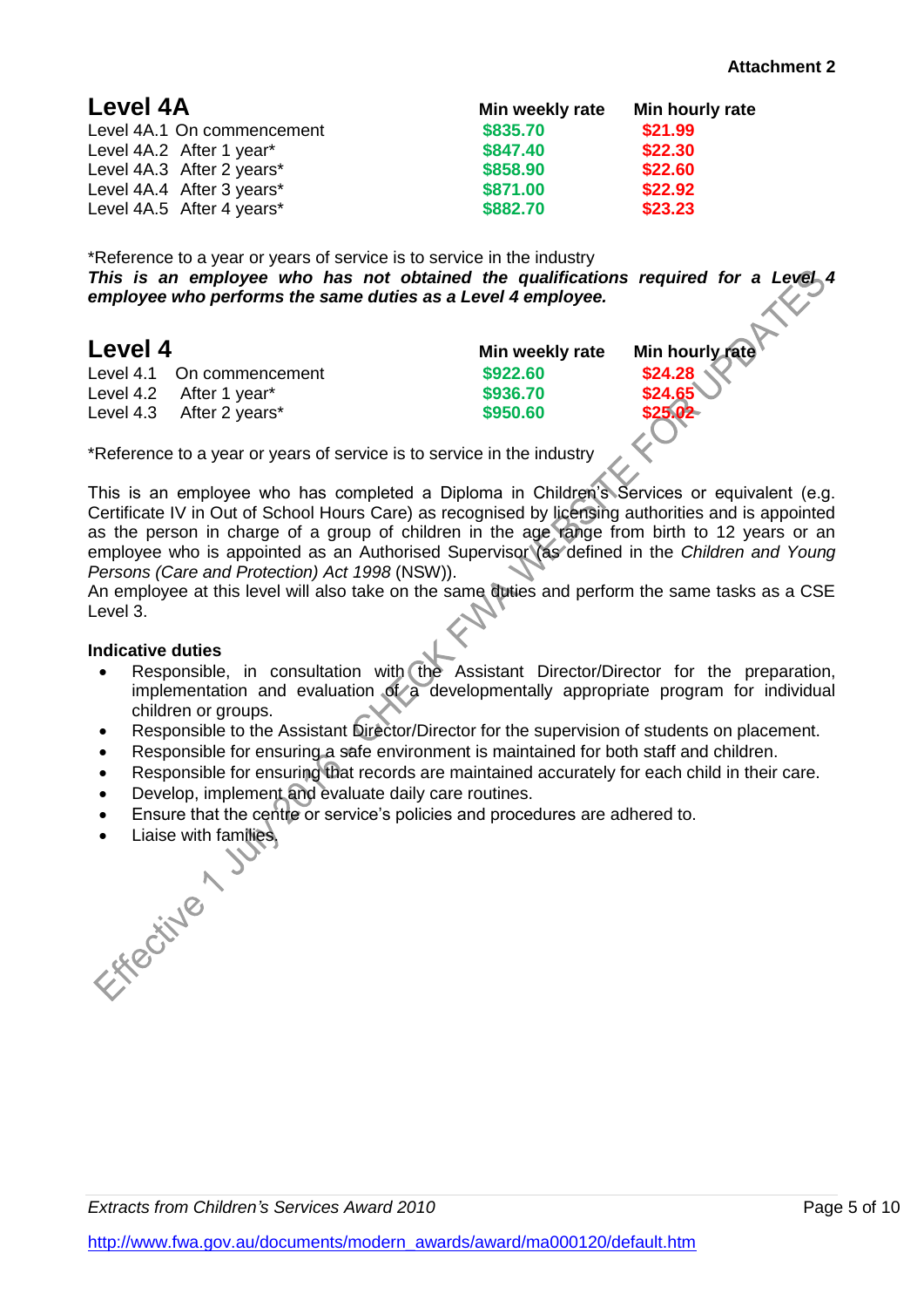| Min weekly rate | Min hourly rate |
|-----------------|-----------------|
| \$964.80        | \$25.39         |
| \$978.70        | \$25.76         |
| \$992.60        | \$26.12         |
|                 |                 |

\*Reference to a year or years of service is to service in the industry *This is an employee who has not obtained the qualification required for a Level 5 employee who performs the same duties as a Level 5 employee.*

Level 5.1 On commencement **\$964.80 \$25.39** Level 5.2 After 1 year\* **\$978.70 \$25.76** Level 5.3 After 2 years<sup>\*</sup> **\$992.60 Level 5.4\*\*\* \$996.10** 

**Min weekly rate Min hourly rate** 

\*Reference to a year or years of service is to service in the industry

\*\*\*An Assistant Director who holds an Advanced Diploma (AQF 6/3 year qualified) must be paid no less than Level 5.4

This is an employee who has completed an AQF Level V Diploma in Children's Services or equivalent and is appointed as:

- an Assistant Director of a service:
- a Children's Services Co-ordinator; or
- a School Age Care Co-ordinator.

An **Assistant Director** will also take on the same duties and perform the same tasks as a CSE Level 4.

### **Indicative duties**

- Co-ordinate and direct the activities of employees engaged in the implementation and evaluation of developmentally appropriate programs.
- Contribute, through the Director, to the development of the centre or service's policies.
- Co-ordinate centre or service operations including Occupational Health and Safety, program planning, staff training.
- Responsible for the day-to-day management of the centre or service in the temporary absence of the Director and for management and compliance with licensing and all statutory and quality assurance issues.
- Generally supervise all employees within the service.

### A **Children's Service Co-ordinator** undertakes additional responsibilities including:

- co-ordinating the activities of more than one group;
- supervising staff, trainees and students on placement; and

assisting in administrative functions.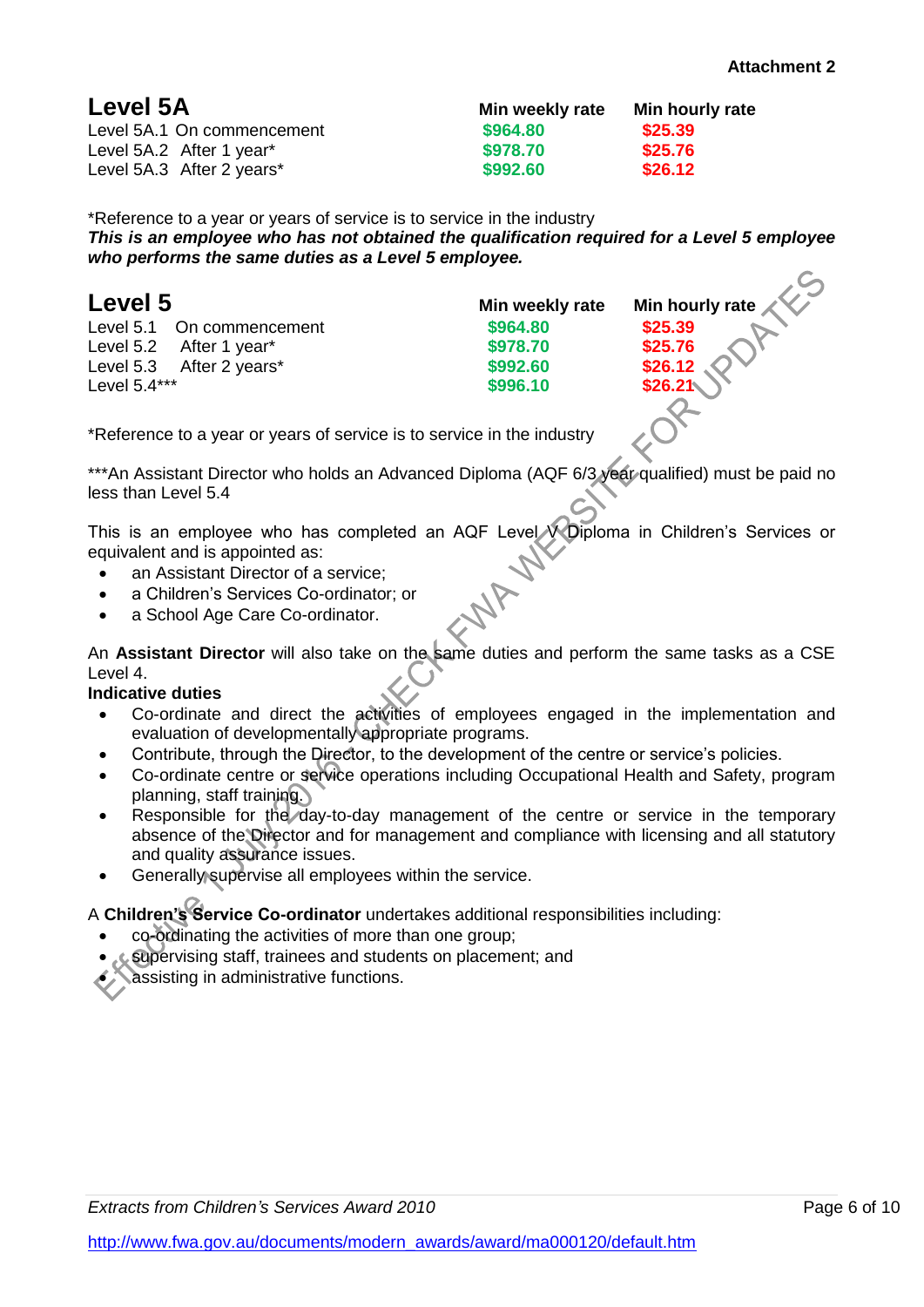An **unqualified Co-ordinator** who co-ordinates and manages a stand alone out-of-school hours care and/or vacation care centre may undertake the following:

- develop and/or oversee programs and ensure they offer a balance of flexibility, variety, safety and fun;
- supervise the programs/activities and each staff member is fulfilling their relevant duties and responsibilities;
- carry out administrative tasks including fee collection and receipting, banking, staff pay, etc;
- administer first aid when appropriate and ensure that injured children receive appropriate medical attention;
- work positively with parents and/or committees; and
- understand and work in accordance with the centre or service's policies.

*Extracts from Children's Services Award 2010* **Page 7 of 10 Page 7 of 10**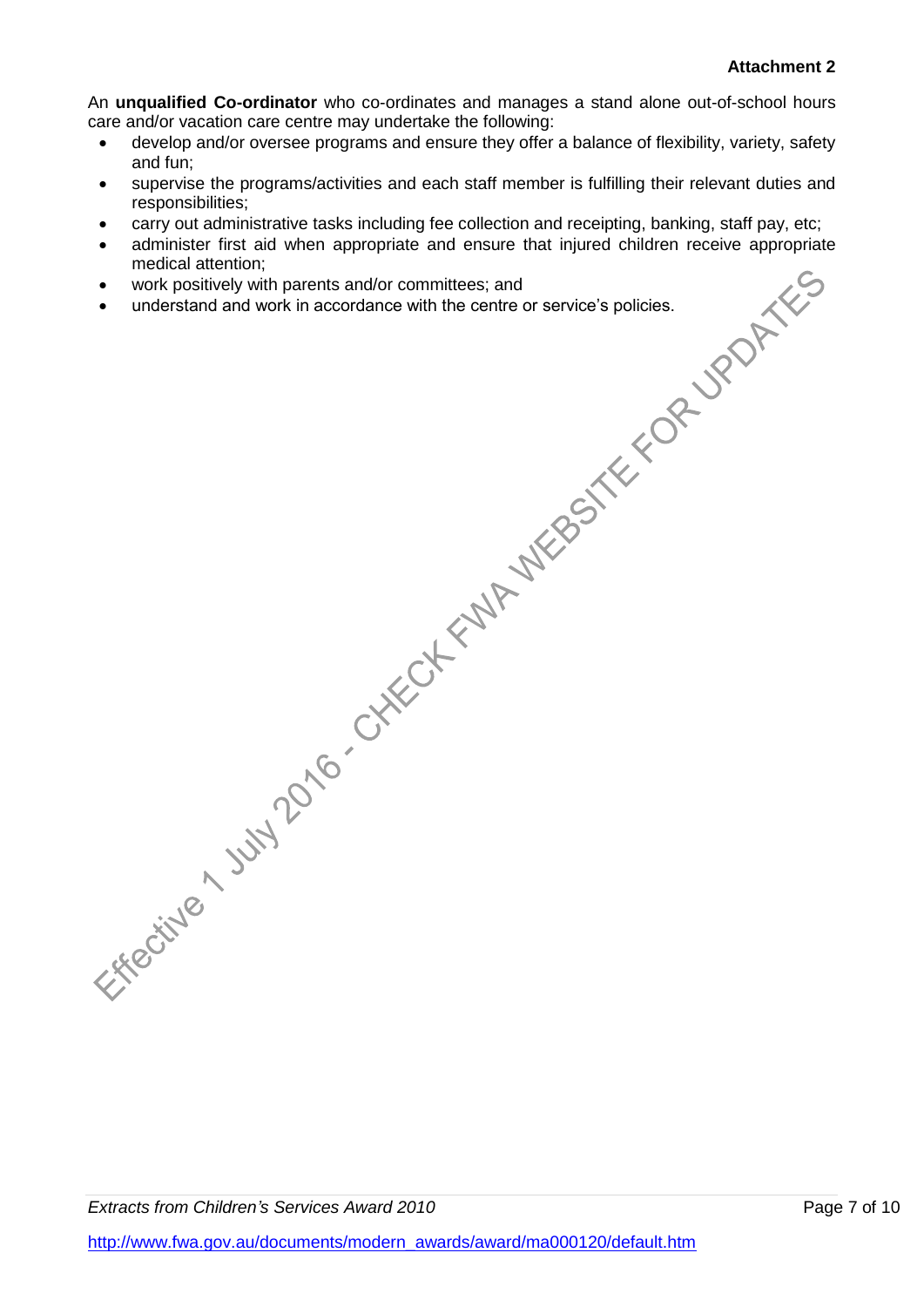| Min weekly rate | Min hourly rate |
|-----------------|-----------------|
| \$1,112.50      | \$29.28         |
| \$1,126.30      | \$29.64         |
| \$1,140.20      | \$30.01         |
|                 |                 |

\*Reference to a year or years of service is to service in the industry *This is an employee who has not obtained the qualification required for a Level 6 employee who performs the same duties as a Level 6 employee.*

## **Level 6—Director**

**Director Level 1**

A Director Level 1 is an employee appointed as the Director of a service licensed for up to 39 children or a Family Day Care service of no more than 30 family based childcare workers and is paid at the Level 6.1 to 6.3 salary range.

## **Level 6—Director Min weekly rate Min hourly rate**

Level 6.1 On commencement **\$1,112.50 \$29.28** Level 6.2 After 1 year\* **\$1,126.30 \$29.64** Level 6.3 After 2 years\* **\$1,140.20 \$30.01** 

### **Director Level 2**

A Director Level 2 is an employee appointed as the Director of a service licensed for between 40 and 59 children or a Family Day Care service with between 31 and 60 family based childcare workers and is paid at the Level 6.4 to 6.6 salary range.

| Level 6.4 On commencement<br>Level 6.5 After 1 year*<br>Level 6.6 After 2 years* | Min weekly rate<br>\$1,182.80<br>\$1,193.50<br>\$1,207.90 | Min hourly rate<br>\$31.13<br>\$31.41<br>\$31.79 |
|----------------------------------------------------------------------------------|-----------------------------------------------------------|--------------------------------------------------|
|                                                                                  |                                                           |                                                  |

### **Director Level 3**

A Director Level 3 is an employee appointed as the Director of a service licensed for 60 or more children or a Family Day Care service with more 60 family based childcare workers and is paid at the Level 6.7 to 6.9 salary range.

| $\sim$                     | Min weekly rate | Min hourly rate |
|----------------------------|-----------------|-----------------|
| Level 6.7 On commencement  | \$1,222.30      | \$32.17         |
| Level 6.8 After 1 year $*$ | \$1,236.20      | \$32.53         |
| Level 6.9 After 2 years*   | \$1,250.10      | \$32.90         |

\*Reference to a year or years of service is to service in the industry

A Director is an employee who holds a relevant Degree or a 3 or 4 year Early Childhood Education qualification, or an AQF Advanced Diploma, or a Diploma in Children's Services, or a Diploma in Out-of-Hours Care; or is otherwise a person possessing such experience, or holding such qualifications deemed by the employer or the relevant legislation to be appropriate or required for the position, and who is appointed as the director of a service.

### **Indicative duties**

- Responsible for the overall management and administration of the service.
- Supervise the implementation of developmentally appropriate programs for children.
- Recruit staff in accordance with relevant regulations.
- Maintain day-to-day accounts and handle all administrative matters.

*Extracts from Children's Services Award 2010* Page 8 of 10

[http://www.fwa.gov.au/documents/modern\\_awards/award/ma000120/default.htm](http://www.fwa.gov.au/documents/modern_awards/award/ma000120/default.htm)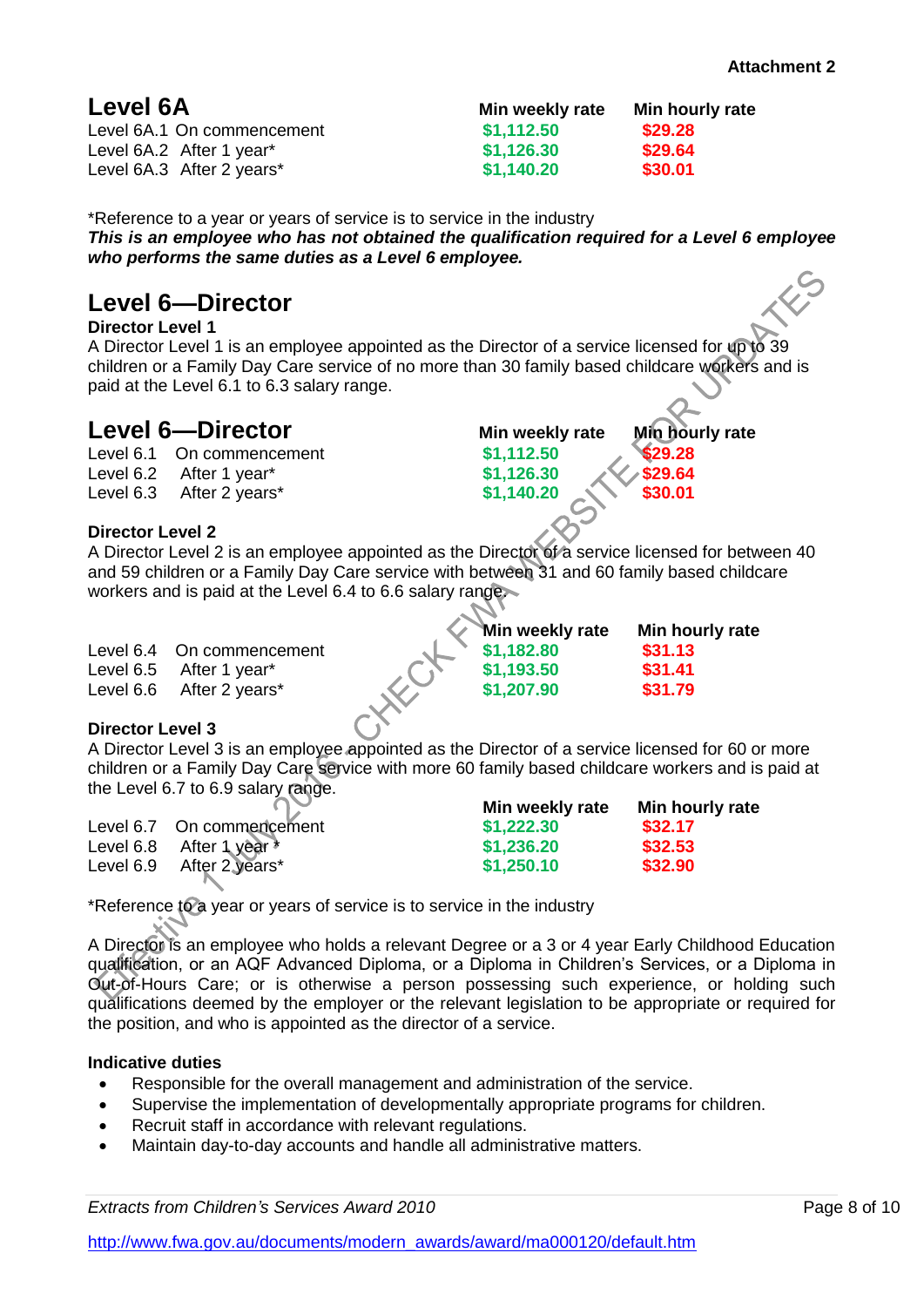- Ensure that the centre or service adheres to all relevant regulations and statutory requirements.
- Ensure that the centre or service meets or exceeds quality assurance requirements.
- Liaise with families and outside agencies.
- Formulate and evaluate annual budgets.
- Liaise with management committees as appropriate.
- Provide professional leadership and development to staff.
- Develop and maintain policies and procedures for the centre or service.

### **Qualified Co-ordinator**

This is also the level for a qualified Co-ordinator who co-ordinates and manages a stand alone outof-school hours care and/or vacation care centre and has successfully completed a post-secondary course of at least two years in Early Childhood Studies or an equivalent qualification.

A Co-ordinator appointed to co-ordinate the activities of a service licensed to accommodate up to 59 children will be paid at the salary range Level 6.1 to 6.3.

A Co-ordinator appointed to co-ordinate the activities of a service licensed to accommodate 60 or more children will be paid at the salary range Level 6.4 to 6.6.

### **Progression for children's services employees**

- **(a)** Progression from one level to the next within a classification is subject to an employee meeting the following criteria:
	- **(i)** competency at the existing level;
	- **(ii)** 12 months experience at that level (or in the case of employees employed for 19 hours or less per week, 24 months) and in-service training as required; and
	- **(iii)** demonstrated ability to acquire the skills necessary for advancement to the next pay point.
- **(b)** Where an employee is deemed not to have met the requisite competency at their existing level at the time of the appraisal, progression may be deferred for a period of three months provided that:
	- **(i)** the employee is notified in writing of the reasons for the deferral;
	- **(ii)** the employee has, in the previous 12 months, been provided with the in-service training required to attain a higher pay point; and
	- **(iii)** following any deferral, the employee is provided with the training necessary to advance to the next level.
- **(c)** Where an appraisal has been deferred for operational reasons beyond the control of either party and the appraisal subsequently deems the employee to have met the requirements of clause 14.2(a), any increase in wages will be back paid to the 12 (or 24) month anniversary date of the previous progression.
- **(d)** An employee whose progression has been refused or deferred may invoke the provisions of clause 9-Dispute Resolution. If the resolution results in the advancement being granted, any increase in wages will be backdated to the relevant anniversary date.
- **(e)** An employee employed as a Children's Services Employee Level 2 on completion of an accredited introductory childcare course will immediately progress by one additional level beyond that determined in accordance with clause (a), above. Any additional steps will be subject to meeting the requirements of clause (a).